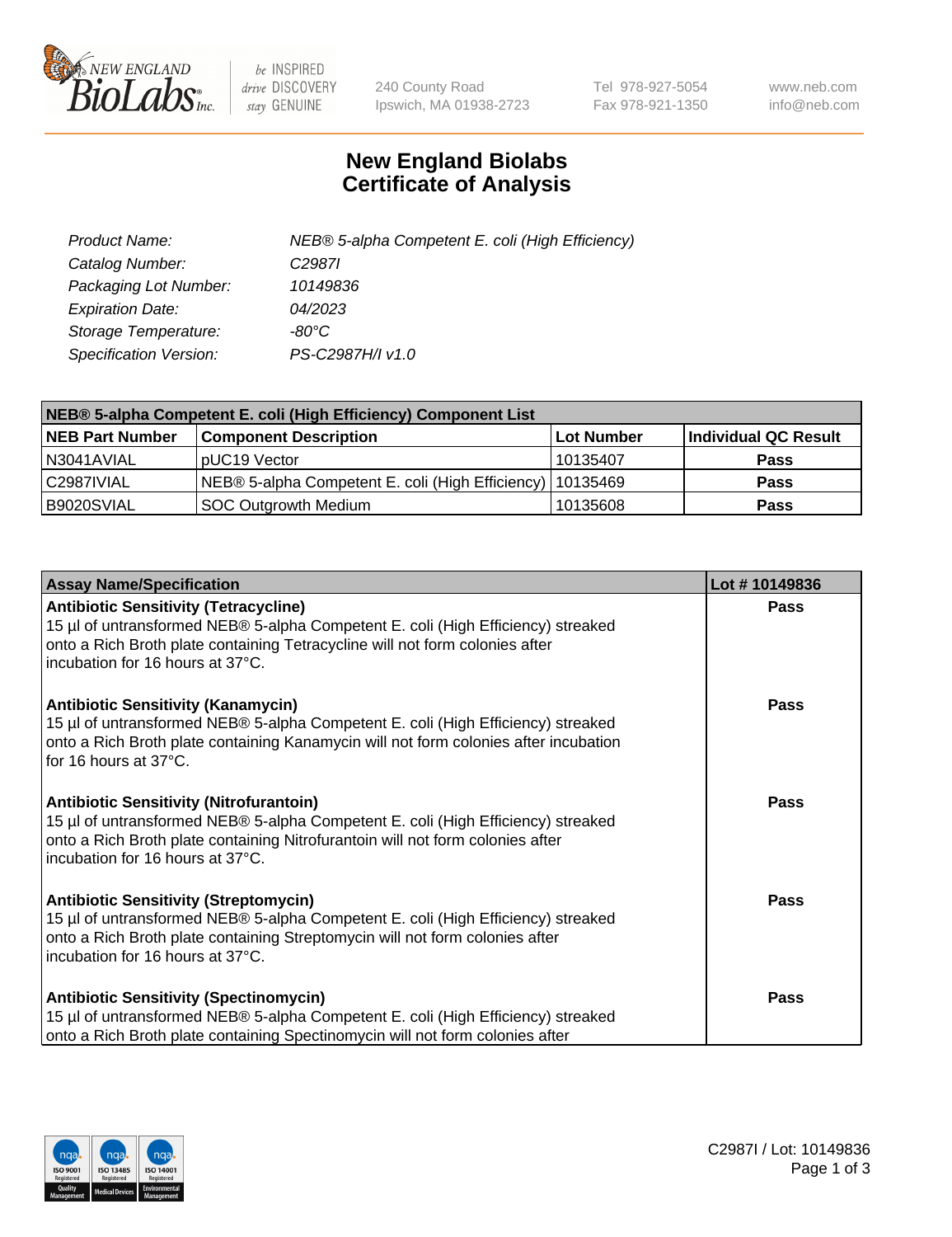

be INSPIRED drive DISCOVERY stay GENUINE

240 County Road Ipswich, MA 01938-2723 Tel 978-927-5054 Fax 978-921-1350

www.neb.com info@neb.com

| <b>Assay Name/Specification</b>                                                                                                                                                                                                                                                           | Lot #10149836 |
|-------------------------------------------------------------------------------------------------------------------------------------------------------------------------------------------------------------------------------------------------------------------------------------------|---------------|
| incubation for 16 hours at 37°C.                                                                                                                                                                                                                                                          |               |
| <b>Antibiotic Sensitivity (Chloramphenicol)</b><br>15 µl of untransformed NEB® 5-alpha Competent E. coli (High Efficiency) streaked<br>onto a Rich Broth plate containing Chloramphenicol will not form colonies after<br>incubation for 16 hours at 37°C.                                | Pass          |
| <b>Antibiotic Sensitivity (Chloramphenicol)</b><br>15 µl of untransformed NEB® 5-alpha Competent E. coli (High Efficiency) streaked<br>onto a Rich Broth plate containing Chloramphenicol will not form colonies after<br>incubation for 16 hours at 37°C.                                | Pass          |
| <b>Antibiotic Sensitivity (Ampicillin)</b><br>15 µl of untransformed NEB® 5-alpha Competent E. coli (High Efficiency) streaked<br>onto a Rich Broth plate containing Ampicillin will not form colonies after<br>incubation for 16 hours at 37°C.                                          | Pass          |
| <b>Transformation Efficiency</b><br>50 µl of NEB® 5-alpha Competent E. coli (High Efficiency) cells were transformed<br>with 100 pg of pUC19 DNA using the transformation protocol provided. Incubation<br>overnight on LB-Ampicillin plates at 37°C resulted in >1 x 10e9 cfu/ug of DNA. | Pass          |
| <b>Blue-White Screening (α-complementation, Competent Cells)</b><br>NEB® 5-alpha Competent E. coli (High Efficiency) were shown to be suitable for<br>blue/white screening by $\alpha$ -complementation of the $\beta$ -galactosidase gene using pUC19.                                   | Pass          |
| Phage Resistance ( $\phi$ 80)<br>15 µl of untransformed NEB® 5-alpha Competent E. coli (High Efficiency) streaked<br>onto a Rich Broth plate does not support plaque formation by phage $\phi$ 80 after<br>incubation for 16 hours at 37°C.                                               | Pass          |

This product has been tested and shown to be in compliance with all specifications.

One or more products referenced in this document may be covered by a 3rd-party trademark. Please visit <www.neb.com/trademarks>for additional information.